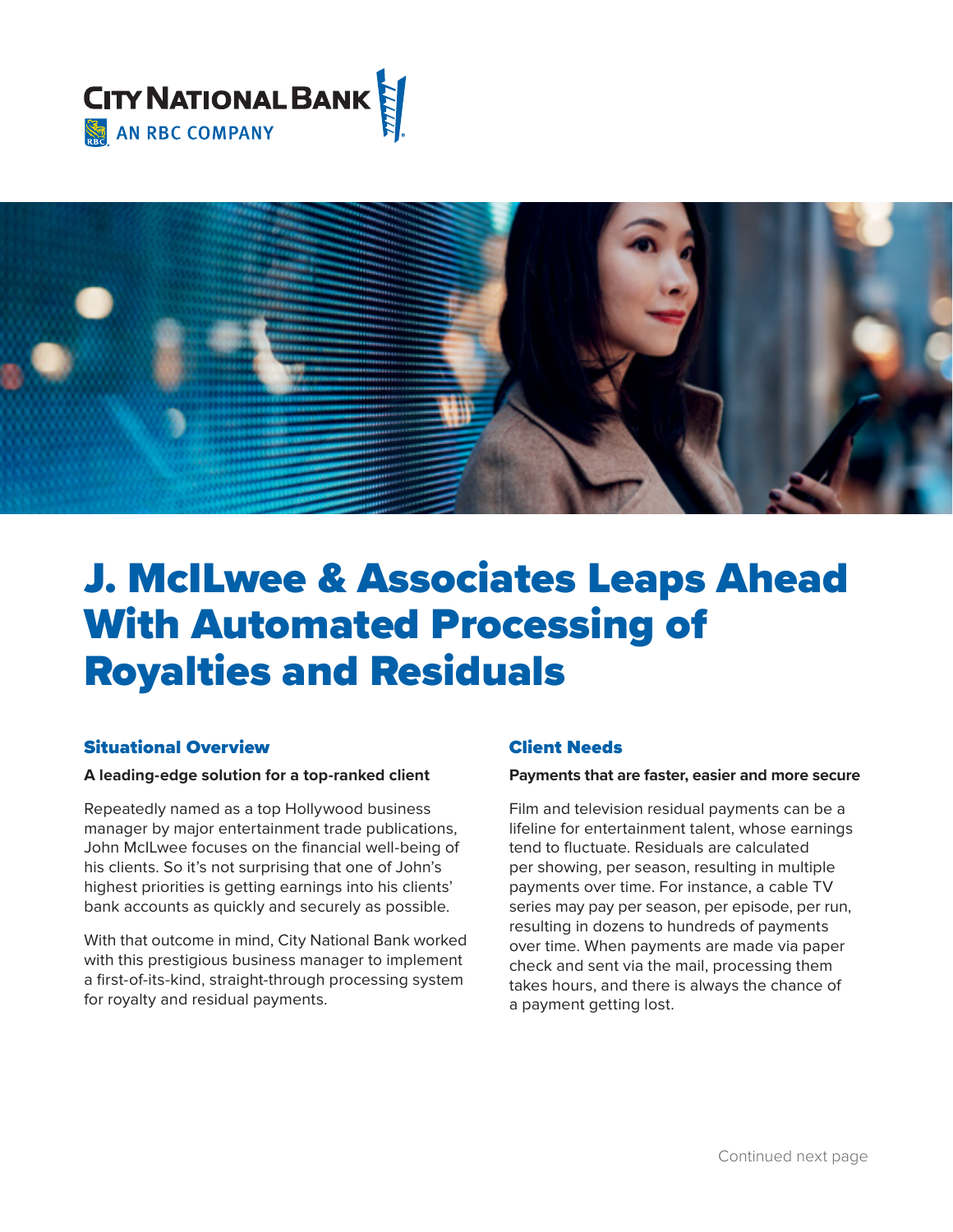"Even without factoring in lost checks, handling all those paper payments is time-consuming and susceptible to errors." **— John McILwee, Founder & CEO, J. McILwee & Associates** 



**John McILwee**  Founder & CEO J. McILwee & Associates, Inc.



**Bryan Walley**  President & COO Exactuals

As McILwee explained, "Our clients can receive dozens of paper checks each quarter." These may come from multiple sources, including guilds, unions and studios. Someone at his firm is required to open, scan, record and finally deposit all of them into client accounts.

In addition, paper checks must be mailed to a physical address, which ties employees to an office location. When the COVID-19 pandemic forced offices to close, this became a pressing problem as employees had to make special arrangements to collect checks for processing. Naturally, all of this slows down the time between payments being issued and money being received in his clients' accounts.

For all these reasons and more, McILwee & Associates wanted an automated system that would make payments faster and more secure, while freeing up employee time to spend on bigger-picture needs.

# City National's Approach

#### **An integration of AgilLink**℠ **Entertainment ecosystem: and Exactuals**™

City National was prepared to solve the problem with innovative thinking for the entertainment industry. We created a secure and scalable integration between the bank and two of our software solutions: Exactuals, our global payment solution, and AgilLink, our secure bill pay and accounting solution.

"City National's AgilLink is designed to meet the specific needs of business managers, enabling firms to scale while adding better controls," said Verna Grayce Chao, president, AgilLink, and executive vice president, Treasury Management Solutions, City National Bank.

"This integration builds upon our best-in-class integration with City National's Treasury Management platform, by now offering straightthrough processing with Exactuals. It's a one-click solution they can't get anywhere else," said Exactuals President and COO Bryan Walley. Exactuals' PaymentHub solution manages real-time payments for royalties, residuals and other complex transactions.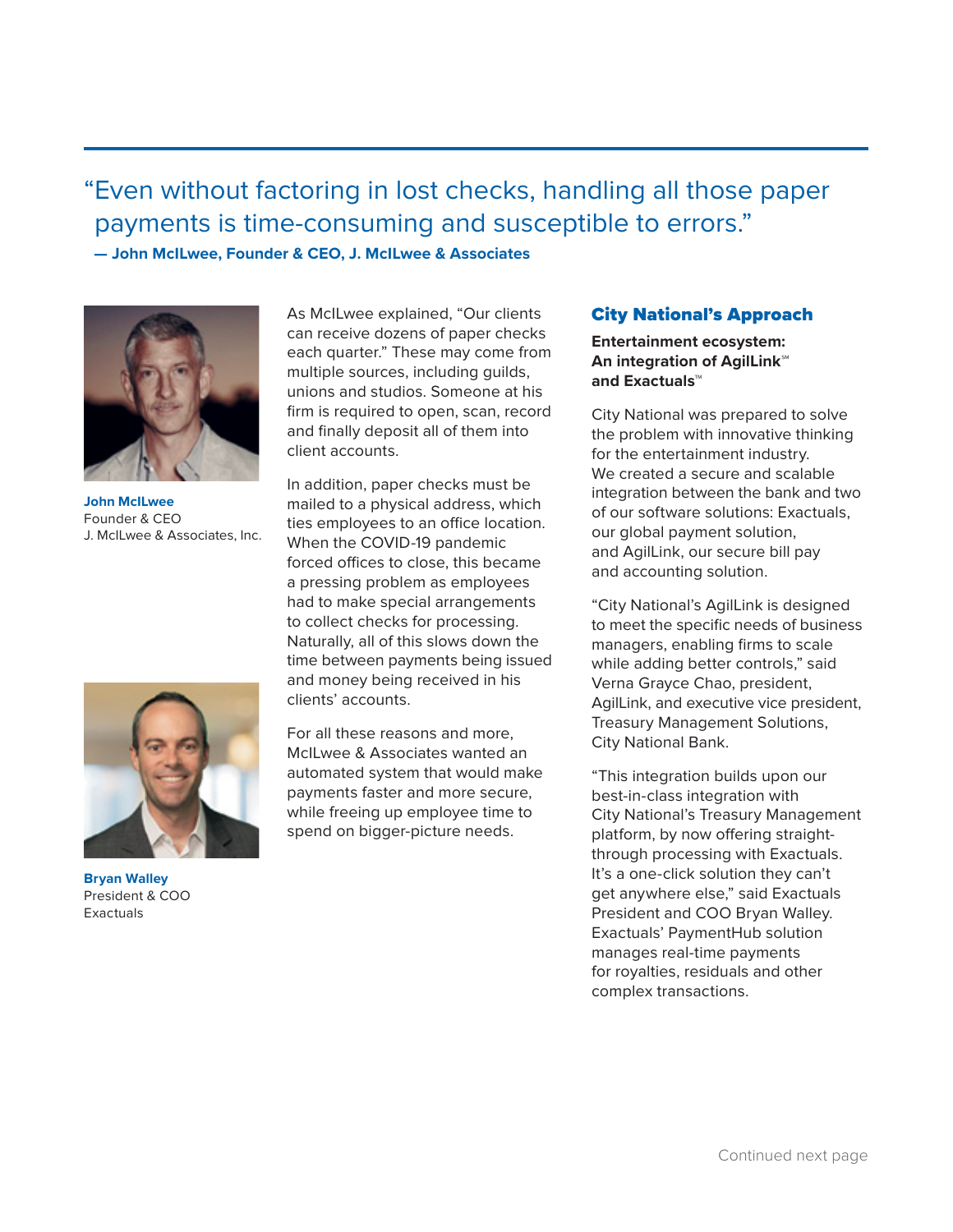# "We decided to lead the way with the next generation of cloud-based automation that would allow us to serve our clients better."

 **— Verna Grayce Chao, President, AgilLink, and Executive Vice President, Treasury Management Solutions, City National Bank** 



**Verna Grayce Chao**  President AgilLink and Executive Vice President Treasury Management Solutions City National Bank

Integration between AgilLink and Exactuals automates the flow of money among payers like entertainment guilds and unions, payment handlers like banks and business managers, and end-talent payees. The result is that clients get paid more quickly and securely than with paper checks, and less time is spent processing residual payments and related documents.

President at AgilLink and executive vice president for Treasury Management Solutions at City National Bank, Verna Grayce Chao explains how AgilLink meets the needs of their clients. "We can now increase the rate of innovation to allow our clients to better meet their rapidly changing business needs."

With McILwee eager to move forward, City National set to work. One of the great benefts of migrating to cloud-based systems is that we can respond much more quickly to needs that arise during implementation. Our team was able to evaluate the work in progress and make agile adjustments as needed, enabling the integration to be completed smoothly and efficiently.

# **Industry-Leading Benefits**

#### **Everything happens automatically**

By replacing paper checks with AgilLink's new Exactuals integration, McILwee & Associates immediately increased the efficiency of its payment processing. In addition, the all-digital, cloud-based solution allowed employees to begin working safely from remote locations during the pandemic.

"The new system is an absolute game changer," said McILwee. "The time savings from direct deposits of checks and transaction recording with the integration has got to be 70% to 80% or more."

These are some of the many benefits of the AgilLink and Exactuals/ PaymentHub integration:

- Eliminates tracking down paper checks and invoices
- Eliminates opening the mail and scanning documents
- Creates automatic backups of payees' guild/union e-statements
- Sends direct deposits to AgilLink and into clients' bank accounts
- Streamlines payment flow and back office operations